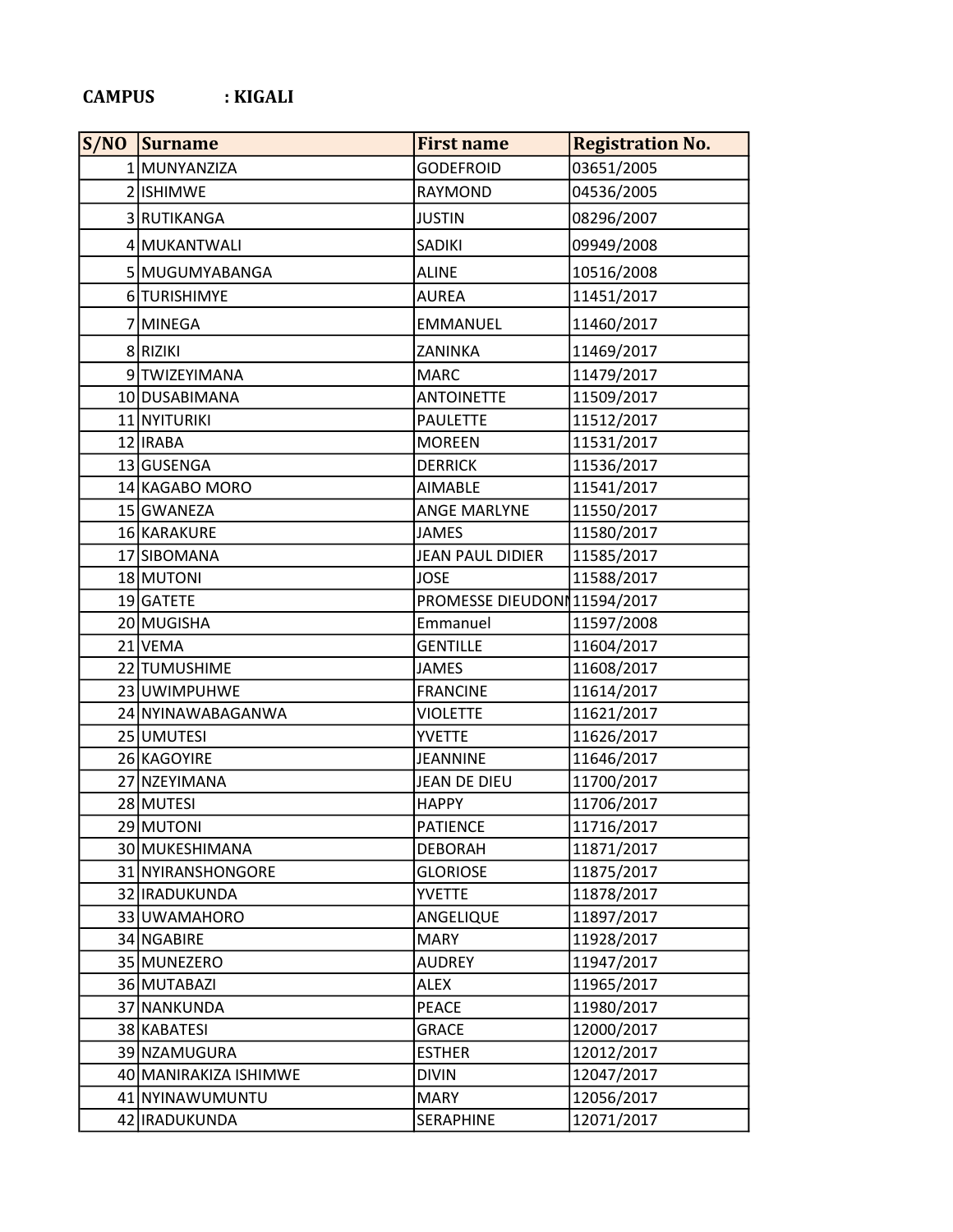| 43 MUJAWAMARIYA             | <b>EVELYNE</b>          | 12088/2017 |
|-----------------------------|-------------------------|------------|
| 44 NAGATAKE                 | <b>EDIDA</b>            | 12095/2017 |
| 45 TESIRE                   | <b>TONAH</b>            | 12098/2017 |
| 46 MUKANTWARI               | PIERRINE                | 12112/2017 |
| 47 MUTANGANA                | <b>AKIM JEAN PIERRE</b> | 12126/2017 |
| 48 TUMUSIIME                | ANDREW                  | 12150/2017 |
| 49 TWIZERIMANA              | <b>JEAN DAMASCENE</b>   | 12167/2017 |
| 50 UWIMANA                  | SOLANGE                 | 12194/2017 |
| $51$ CYIZA                  | <b>SYLVIE</b>           | 12197/2017 |
| 52 RUKUNDO                  | SAMUEL                  | 12260/2017 |
| 53 UMURERWA                 | <b>MICHELLINE</b>       | 12262/2017 |
| 54 SHYAKA                   | <b>CHARLES</b>          | 12288/2017 |
| 55 MAPENDO                  | JEAN DE DIEU            | 12319/2017 |
| 56 AKUZWE                   | <b>ROSINE</b>           | 12327/2017 |
| 57 MUREBWAYIRE              | <b>FRANCOISE</b>        | 12340/2017 |
| 58 UWAYO                    | <b>CEDRICK</b>          | 12389/2017 |
| 59 BAMPIRE                  | <b>JEANNE D'ARC</b>     | 12397/2017 |
| 60 TUYISHIME                | <b>RACHEL</b>           | 12400/2017 |
| 61 HAGENIMANA               | <b>LUCIE</b>            | 12410/2017 |
| 62   IRAMBONA               | <b>ESTHER</b>           | 12417/2017 |
| 63 MUREKATETE               | <b>ODETTE</b>           | 12438/2017 |
| 64 UMUTONI                  | <b>JACQUELINE</b>       | 12453/2017 |
| 65 MUKAMUHIRE               | <b>ANATHALIE</b>        | 12540/2017 |
| 66 GAHIGI                   | <b>JACKSON</b>          | 12541/2017 |
| 67 SERUGO                   | <b>RODRIGUE</b>         | 12551/2017 |
| 68 KABATESI                 | <b>NADIA</b>            | 12559/2017 |
| 69 TUYUBAHE IMPANO          | <b>DUPRINCE</b>         | 12564/2017 |
| 70 MUSHIMIYIMANA            | <b>EVODE</b>            | 12582/2017 |
| 71 MUREREYIMANA             | <b>JACQUELINE</b>       | 12591/2017 |
| 72 UWIMANA                  | <b>DENYSE</b>           | 12658/2017 |
| 73 BWIZA                    | <b>ESTHER</b>           | 12678/2017 |
| 74 MUTONIWASE               | <b>DIANE</b>            | 12681/2017 |
| 75 MUGUNGA                  | <b>BERANGER</b>         | 12690/2017 |
| 76 HAVUGIMANA               | <b>NEUTRA BLAISE</b>    | 12730/2017 |
| 77 HABAMENSHI               | <b>GEDEON</b>           | 12738/2017 |
| 78 UMUTONI                  | <b>ALINE</b>            | 12752/2017 |
| 79 UMUTONI                  | <b>JEANNE</b>           | 12760/2017 |
| 80 BIRORI RUKUKA            | <b>ALEXIS</b>           | 12762/2017 |
| 81 KAZUNGU TURIKUMANA       | <b>EMMANUEL</b>         | 12821/2017 |
| 82 BARUSHYWANUBUSA          | <b>APPOLINE</b>         | 12824/2017 |
| 83 NIYIGENA                 | ANGELIQUE               | 12891/2017 |
| 84 UWASE                    | <b>MARLENE</b>          | 12926/2017 |
| 85 MULISA                   | <b>ENOCK</b>            | 12946/2017 |
| 86 MUKAMANA                 | <b>SIFA</b>             | 12974/2017 |
| 87 MFITUMUKIZA              | PRINCE OLIVIER          | 12995/2017 |
| 88 NDEREYIMANA              | J. BOSCO                | 13045/2017 |
| 89 NANSANGANIRWA MUTIMUKEYE | <b>JOLIE</b>            | 13048/2017 |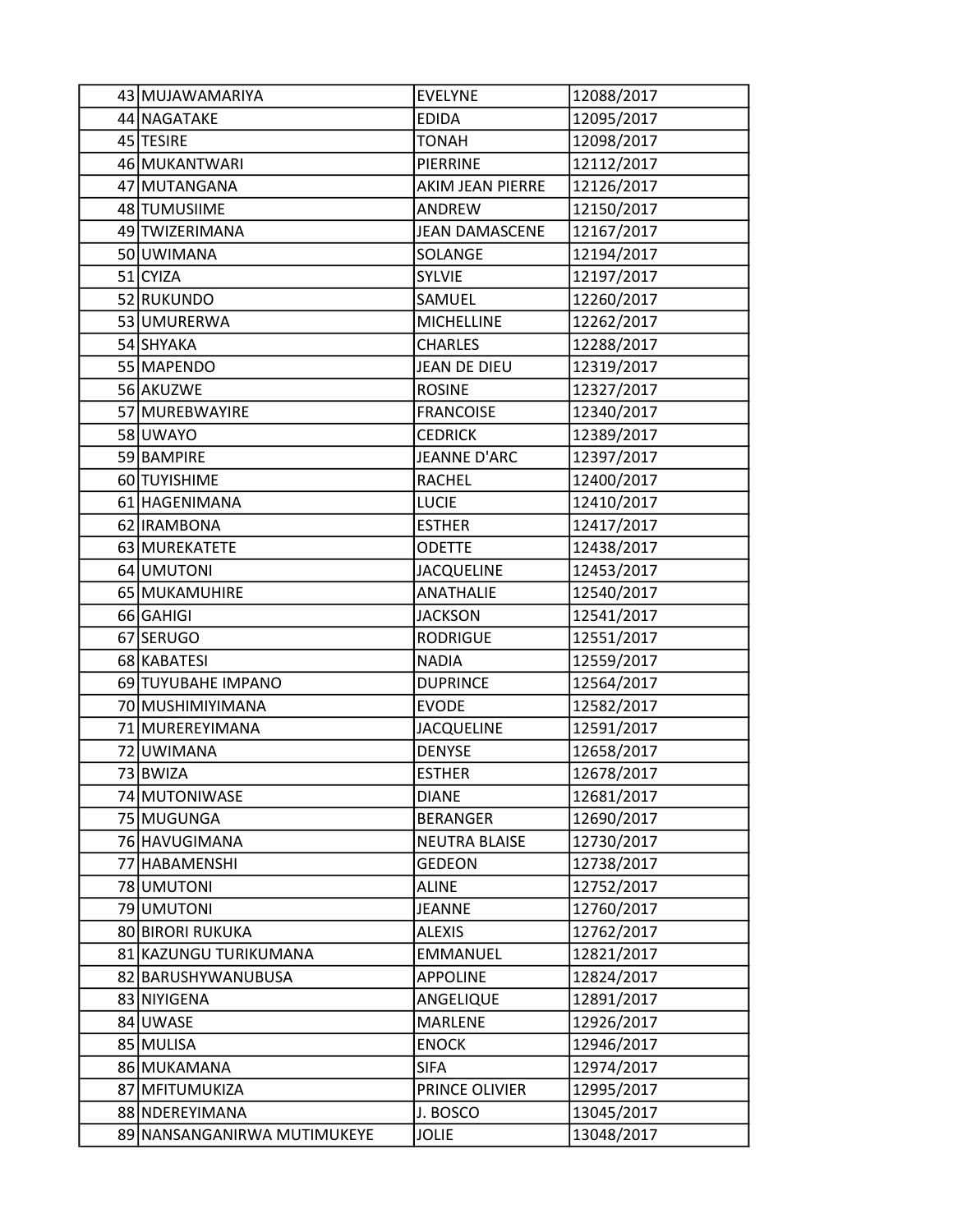| 90 HABIMANA           | <b>HONORE</b>          | 13051/2017 |
|-----------------------|------------------------|------------|
| 91 UWIMANA            | <b>VESTINE</b>         | 13147/2017 |
| 92 NIZEYIMANA         | WAHAB                  | 13182/2017 |
| 93 UWAMARIYA          | <b>CLARISSE</b>        | 13217/2017 |
| 94 UMUGWANEZA         | <b>MARIE ROSE</b>      | 13236/2017 |
| 95 BAZUBAGIRA         | <b>MARIE CHANTAL</b>   | 13283/2017 |
| 96 UMULISA            | <b>JOAN</b>            | 13298/2017 |
| 97 NKURUNZIZA         | SARAH                  | 13307/2017 |
| 98 MUKAMANA           | <b>MARTHE</b>          | 13374/2017 |
| 99 NYIRABATESI        | <b>MARTHE</b>          | 13386/2017 |
| 100 UWASE             | <b>JEANNETTE</b>       | 13414/2018 |
| 101 MUHIRE            | JANVIER                | 13436/2018 |
| 102 IRADUKUNDA        | PASCALINE              | 13444/2018 |
| 103 MUHIRE            | <b>JEAN DE DIEU</b>    | 13446/2018 |
| 104 UWAMAHORO         | <b>JEAN D'AMOUR</b>    | 13450/2018 |
| 105 KAYUMBA           | <b>JEAN MARIE</b>      | 13457/2018 |
| 106 NIYONKURU         | <b>HAWA</b>            | 13459/2018 |
| 107 MUYOMBANO MUGWIZA | <b>MOISE</b>           | 13462/2018 |
| 108 NYIRAHABINSHUTI   | <b>DIANNE</b>          | 13465/2018 |
| 109 GIRIMBABAZI       | ANGE                   | 13473/2018 |
| 110 UMUHIRE           | <b>MARIE CONSTANCE</b> | 13477/2018 |
| 111 HABIMANA          | <b>INNOCENT</b>        | 13478/2018 |
| 112 UMUTONI           | ANGE                   | 13487/2018 |
| 113 NATUKUNDA         | <b>GRACE</b>           | 13495/2018 |
| 114 UWIMBABAZI        | <b>JOYCE</b>           | 13502/2018 |
| 115 PLACIDE           | DUSHIMIRIMANA          | 13510/2018 |
| 116 UMUHIRE           | <b>BLANDINE</b>        | 13512/2018 |
| 117 NSEKAMBABAYE      | <b>FRANCOISE</b>       | 13513/2018 |
| 118 BAYISENGE         | <b>WINNIE</b>          | 13514/2018 |
| 119 UMUKUNDWA         | <b>FANNICK</b>         | 13515/2018 |
| 120 MUKESHIMANA       | <b>EMELYNE</b>         | 13516/2018 |
| 121 UMUBYEYI          | CHANTAL                | 13520/2018 |
| 122 BIDERI            | <b>YANNICK</b>         | 13528/2018 |
| 123 KUBWUMUKIZA       | <b>OLIVIER</b>         | 13529/2018 |
| 124 NYIRINKWAYA       | <b>DIEUDONNE</b>       | 13536/2018 |
| 125 UMUTESI           | <b>GRACE</b>           | 13541/2018 |
| 126 MUTONI            | <b>JACQUELINE</b>      | 13544/2018 |
| 127 NDINDA            | <b>PATRICK</b>         | 13550/2018 |
| 128 TWAHIRWA          | <b>ELYSEE</b>          | 13553/2018 |
| 129 MUNYANA           | <b>FORTUNEE</b>        | 13554/2018 |
| 130 IRANKUNDA         | <b>YVES</b>            | 13555/2018 |
| 131 NIYOMUKIZA        | <b>ANITHA</b>          | 13556/2018 |
| 132 MUNGANYINKA       | CARINE                 | 13561/2018 |
| 133 UWAMAHORO         | ANGELIQUE              | 13566/2018 |
| 134 DUKUZE            | <b>DOREEN SABINE</b>   | 13567/2018 |
| 135 IZABIRIZA         | ANNET                  | 13568/2018 |
| 136 BIZUMUREMYI       | <b>LEONIDAS</b>        | 13570/2018 |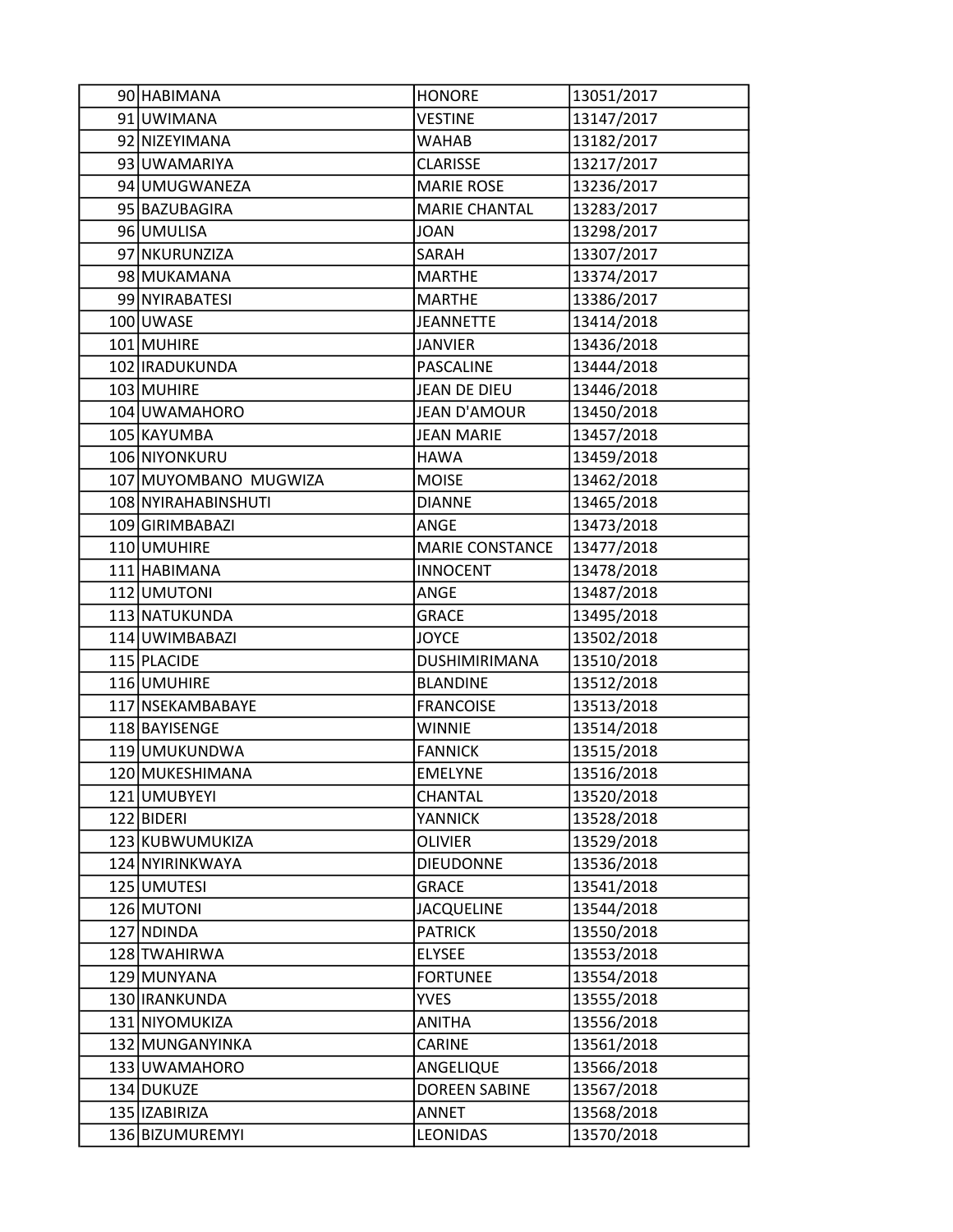| 137 UKUNDWANAYO           | <b>DIANE</b>                  | 13572/2018 |
|---------------------------|-------------------------------|------------|
| 138 MUTAMBA               | <b>FIONA</b>                  | 13574/2018 |
| 139 UWAMAHORO             | <b>BEATRICE</b>               | 13582/2018 |
| 140 MUKESHIMANA           | <b>FLORENCE</b>               | 13585/2018 |
| 141 UMUTONIWASE           | <b>YVONNE</b>                 | 13588/2018 |
| 142 NIYOTUGIRA            | <b>HONOLINE</b>               | 13594/2018 |
| 143 MUKAYIGIRE            | <b>DANCILLE</b>               | 13595/2018 |
| 144 MAOMBI                | <b>JANVIERE</b>               | 13599/2018 |
| 145   IRUMVA RUGERO       | <b>DINAH</b>                  | 13604/2018 |
| 146 UWITONZE              | <b>GENTILLE</b>               | 13613/2018 |
| 147 MUTESI                | <b>GORETTE</b>                | 13614/2018 |
| 148 UTUJE                 | ANGE                          | 13615/2018 |
| 149 MWIZA                 | <b>PATIANCE</b>               | 13618/2018 |
| 150 NISHIMWE              | <b>ROSINE</b>                 | 13619/2018 |
| 151 NIYOGAKIZA            | <b>SISERA</b>                 | 13620/2018 |
| 152 MUKESHIMANA MARIE     | <b>LOUISE</b>                 | 13624/2018 |
| 153 UWANYIRIGIRA          | <b>NELISSA</b>                | 13626/2018 |
| 154 TWIZEYIMANA           | PHILBERT                      | 13628/2018 |
| 155 IRADUKUNDA RUSUSURUKA | <b>ERIC</b>                   | 13629/2018 |
| 156 UWIZEYIMANA           | <b>CHARLOTTE</b>              | 13631/2018 |
| 157 NYIRAMANA             | <b>OLIVE</b>                  | 13633/2018 |
| 158 NIRERE                | <b>SYLVINE</b>                | 13636/2018 |
| 159 NIYOMUFASHA           | <b>JOSIANE</b>                | 13642/2018 |
| 160 NIBAGWIRE             | <b>ADELPHINE</b>              | 13665/2018 |
| 161 NIYOMUTONI            | <b>CHRISTINE</b>              | 13672/2018 |
| 162 INTWARI RUGAMBA       | <b>ALAIN</b>                  | 13699/2018 |
| 163 NYIRANZAYABO          | <b>RACHEL</b>                 | 13738/2018 |
| 164 RUTAREMARA            | <b>THARASIS</b>               | 13740/2018 |
| 165 SHEMA                 | FRED                          | 13749/2018 |
| 166 INGABIRE              | VANESSA                       | 13754/2018 |
| 167 IRANDORA              | <b>JOSIANE</b>                | 13764/2018 |
| 168 MUTABARUKA            | WILLIAM                       | 13787/2018 |
| 169 BAYINGANA             | PIERRE CLAVER                 | 13812/2018 |
| 170 TETIWABO              | <b>DONATHA</b>                | 13814/2018 |
| 171 UHIRIWE               | <b>DIVINE</b>                 | 13835/2018 |
| 172 NIWEMWUNGERI          | <b>GISELE</b>                 | 13837/2018 |
| 173 KURYAYO KEZA          | <b>JOSELINE</b>               | 13876/2018 |
| 174 NGOMBWA               | <b>CHRISTIAN</b>              | 13916/2018 |
| 175 MUAVITA               | <b>MARIE JEANINE</b>          | 13919/2018 |
| 176 NIBIZI                | <b>DON FLEURY</b>             | 13922/2018 |
| 177 MUBERARUGO            | <b>LYSETTE</b>                | 13926/2018 |
| 178 HABIYAREMYE UWINEZA   | <b>ALINE</b>                  | 13927/2018 |
| 179 MPIRANYA              | JEAN MARIE VIANNEY 13928/2018 |            |
| 180 MUSONI                | <b>JEAN BOSCO</b>             | 13930/2018 |
| 181 NIYONZIMA             | <b>HONORE</b>                 | 13933/2018 |
| 182 MUSAFIRI              | <b>FABRICE</b>                | 13934/2018 |
| 183 BYIRINGIRO MUPENZI    | <b>FIDELE</b>                 | 13935/2018 |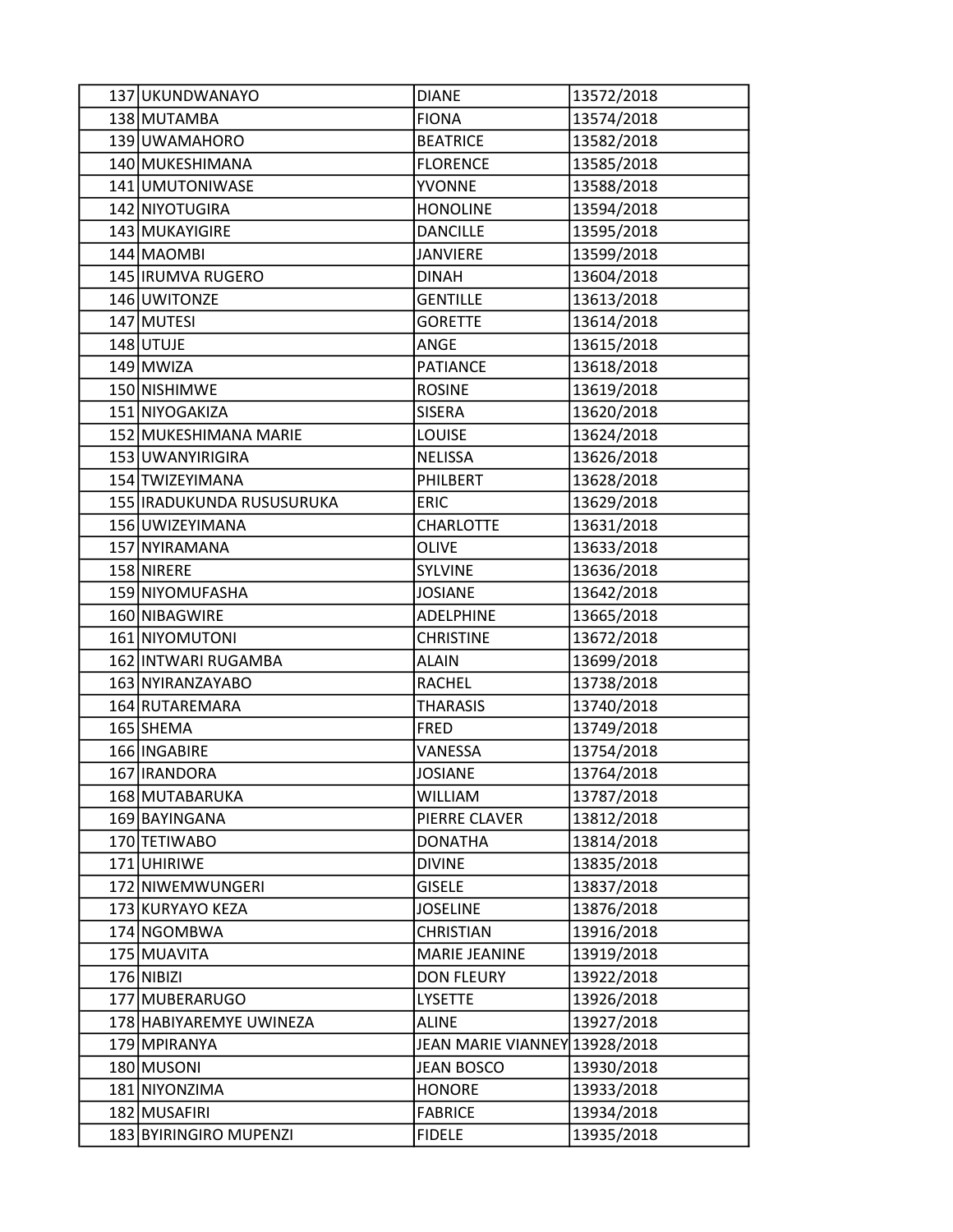| 184 KAMANA                     | <b>DAMIEN</b>                | 13936/2018 |
|--------------------------------|------------------------------|------------|
| 185 MUHONGERWA                 | <b>MARY</b>                  | 13940/2018 |
| 186 UWIRINGIYIMANA UMUGIRANEZA | <b>ESTHER</b>                | 13941/2018 |
| 187 WIBABARA                   | <b>LAURENCE</b>              | 13948/2018 |
| 188 UMUKAMISHA                 | ORNELLA SIGNOLINE 13949/2018 |            |
| 189 UWUMUREMYI                 | <b>ESTHER</b>                | 13952/2018 |
| 190 UWIZEYE                    | <b>DOROTHY</b>               | 13954/2018 |
| 191 MICOMYIZA                  | <b>GLORIA</b>                | 13957/2018 |
| 192 NIZEYIMANA                 | <b>NUSAIBA</b>               | 13959/2018 |
| 193 BARIKI                     | <b>BENJAMIN</b>              | 13962/2018 |
| 194 NSHIMIYIMANA               | <b>ALEXIS</b>                | 13968/2018 |
| 195 IRADUKUNDA                 | <b>PATRICK</b>               | 13970/2018 |
| 196 UWIMBABAZI                 | <b>ROSINE</b>                | 13979/2018 |
| 197 NDIZEYE                    | <b>CHRISTIAN</b>             | 13998/2018 |
| 198 NKURANGA                   | <b>GEOFREY</b>               | 13999/2018 |
| 199 TWASIMA                    | THERESE EMELYNE              | 14009/2018 |
| 200 HARERIMANA                 | <b>MUHAMED</b>               | 14010/2018 |
| 201 MUGISHA                    | <b>KANEZA</b>                | 14012/2018 |
| 202 IRAKOZE                    | <b>ENATHA</b>                | 14014/2018 |
| 203 UKEYE RUTAGENGWA           | <b>KEVINE</b>                | 14018/2018 |
| 204 BIZIMUNGU                  | <b>JOHN</b>                  | 14019/2018 |
| 205 TUYISHIMIRE                | <b>JEAN CLAUDE</b>           | 14020/2018 |
| 206 MUGENI                     | <b>NICOLE</b>                | 14022/2018 |
| 207 UWONKUNDA                  | <b>BLANDINE</b>              | 14027/2018 |
| 208 UMURERWA                   | <b>ROSINE</b>                | 14029/2018 |
| 209 MUGWANEZA                  | <b>EMMELYNE</b>              | 14030/2018 |
| 210 NKURIKIYUMUKIZA            | <b>EMMANUEL</b>              | 14031/2018 |
| 211 INGABIRE                   | <b>CLARISSE</b>              | 14032/2018 |
| 212 HAKAMINEZA                 | <b>VITA YVAN</b>             | 14033/2018 |
| 213 UMWALI                     | <b>BETTY</b>                 | 14034/2018 |
| 214 MUTAGOMA                   | <b>ASSAF</b>                 | 14035/2018 |
| 215   IKIREZI UWASE            | SANDRINE                     | 14036/2018 |
| 216 RUKUNDO                    | <b>ALEXIS</b>                | 14037/2018 |
| 217 IRANKUNDA                  | <b>DEBORAH</b>               | 14038/2018 |
| 218 TUYIZERE                   | <b>FRANCINE</b>              | 14039/2018 |
| 219 HABUMUGISHA                | <b>NELSON</b>                | 14043/2018 |
| 220 UWERA REINE                | SANDRA                       | 14044/2018 |
| 221 MUHANGUZI                  | <b>DAVID</b>                 | 14048/2018 |
| 222 NTWARI KAMANZI             | <b>CHRISTIAN</b>             | 14050/2018 |
| 223 ALLELUIA                   | <b>REINE</b>                 | 14054/2018 |
| 224 UMUTONI                    | AGAPE                        | 14056/2018 |
| 225 UMUTONI                    | <b>CHRISTINE</b>             | 14057/2018 |
| 226 ABATESI                    | <b>FLORAH</b>                | 14060/2018 |
| 227 NGARUYE MPUMURO            | <b>BAUDOUIN</b>              | 14062/2018 |
| 228 AHISHAKIYE                 | <b>JOSUE</b>                 | 14064/2018 |
| 229 UTUJE                      | <b>ANICK</b>                 | 14066/2018 |
| 230 BUGINGO                    | MUZUNGU                      | 14076/2018 |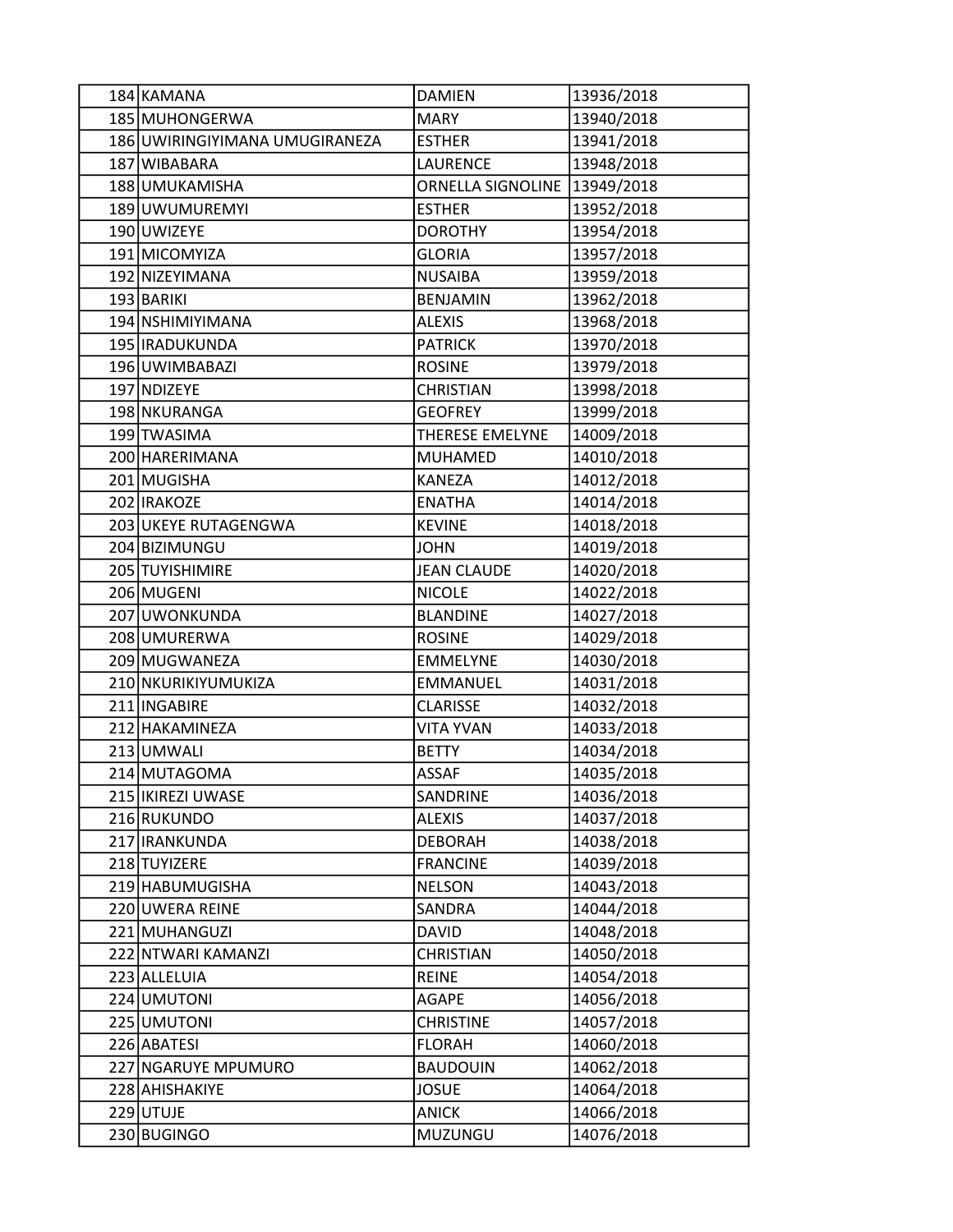| 231 NTUMBA        | <b>GRACE</b>           | 14104/2018 |
|-------------------|------------------------|------------|
| 232 UWAMBAJIMANA  | <b>MARIE GRACE</b>     | 14121/2018 |
| 233 IRADUKUNDA    | <b>CLAUDINE</b>        | 14135/2018 |
| 234 UMUTONI       | <b>DIANE</b>           | 14153/2018 |
| 235 RUDATINYA     | <b>RICHARD</b>         | 14155/2018 |
| 236 MUSHIMIYIMANA | <b>RUTH</b>            | 14158/2018 |
| 237 NISHIMWE      | <b>ANITHA</b>          | 14159/2018 |
| 238 KANYANA       | <b>WINNY</b>           | 14161/2018 |
| 239 HARERIMANA    | <b>DADY</b>            | 14164/2018 |
| 240 MUKUNDWA      | ORIGENE                | 14169/2018 |
| 241 INGABIRE      | <b>CHANTAL</b>         | 14170/2018 |
| 242 TUYISHIMIRE   | ODILE                  | 14183/2018 |
| 243 ISHIMWE NINA  | SHELLA                 | 14190/2018 |
| 244 UMUHOZA       | <b>ELIZABETH</b>       | 14195/2018 |
| 245 KABAGENI      | SONIA                  | 14213/2018 |
| 246 RUKUNDO       | <b>JOEL</b>            | 14214/2018 |
| 247 MBABAZI       | SARAH                  | 14215/2018 |
| 248 IRADUKUNDA    | <b>JOYEUSE</b>         | 14216/2018 |
| 249 GERARD        | <b>MUHIRE</b>          | 14221/2018 |
| 250 UMUTONI       | <b>ALICE</b>           | 14236/2018 |
| 251 UWERA MARIE   | <b>BENIGNE</b>         | 14237/2018 |
| 252 MUNEZERO      | <b>CHRISTELLA</b>      | 14241/2018 |
| 253 MUNYESHYAKA   | <b>JEAN BOSCO</b>      | 14249/2018 |
| 254 KIRENGA       | <b>FRANCOIS REGIS</b>  | 14251/2018 |
| 255 WIHOGORA      | <b>JACKY</b>           | 14256/2018 |
| 256 BATAMURIZA    | <b>KETSIA</b>          | 14258/2018 |
| 257 WIBABARA      | <b>ANITHA</b>          | 14260/2018 |
| 258 GATESI        | <b>HONORINE</b>        | 14264/2018 |
| 259 IRADUKUNDA    | <b>GRETTA CHERISSA</b> | 14265/2018 |
| 260 RUGWE KAMANA  | <b>JOSEPH</b>          | 14268/2018 |
| 261 UWIZEYIMANA   | <b>JEANNE</b>          | 14270/2018 |
| 262 UMUTONI       | SABRINE                | 14273/2018 |
| 263 UWIZEYE       | <b>MARIE LOUISE</b>    | 14276/2018 |
| 264 UWIZEYE       | <b>ANNY MIREILLE</b>   | 14279/2018 |
| 265 NTAKIRUTIMANA | SAMUEL                 | 14281/2018 |
| 266 MUKESHIMANA   | SARAH                  | 14304/2018 |
| 267 IRAKOZE       | <b>INESS</b>           | 14305/2018 |
| 268 UWABABYEYI    | <b>GERMAINE</b>        | 14306/2018 |
| 269 INGABIRE ANGE | <b>RITA</b>            | 14315/2018 |
| 270 NSENGIMANA    | <b>GILBERT</b>         | 14321/2018 |
| 271 MUTONI        | LEADER                 | 14324/2018 |
| 272 IRIZABIMBUTO  | <b>ADELPHINE</b>       | 14326/2018 |
| 273 GAKIRE        | <b>BENON</b>           | 14359/2018 |
| 274 UWAYEZU       | SANDRINE               | 14369/2018 |
| 275 NUSENGE       | <b>LOUISE</b>          | 14382/2018 |
| 276 UWASE         | <b>GRACE</b>           | 14399/2018 |
| 277 NTWALI        | <b>BOSCO</b>           | 14408/2018 |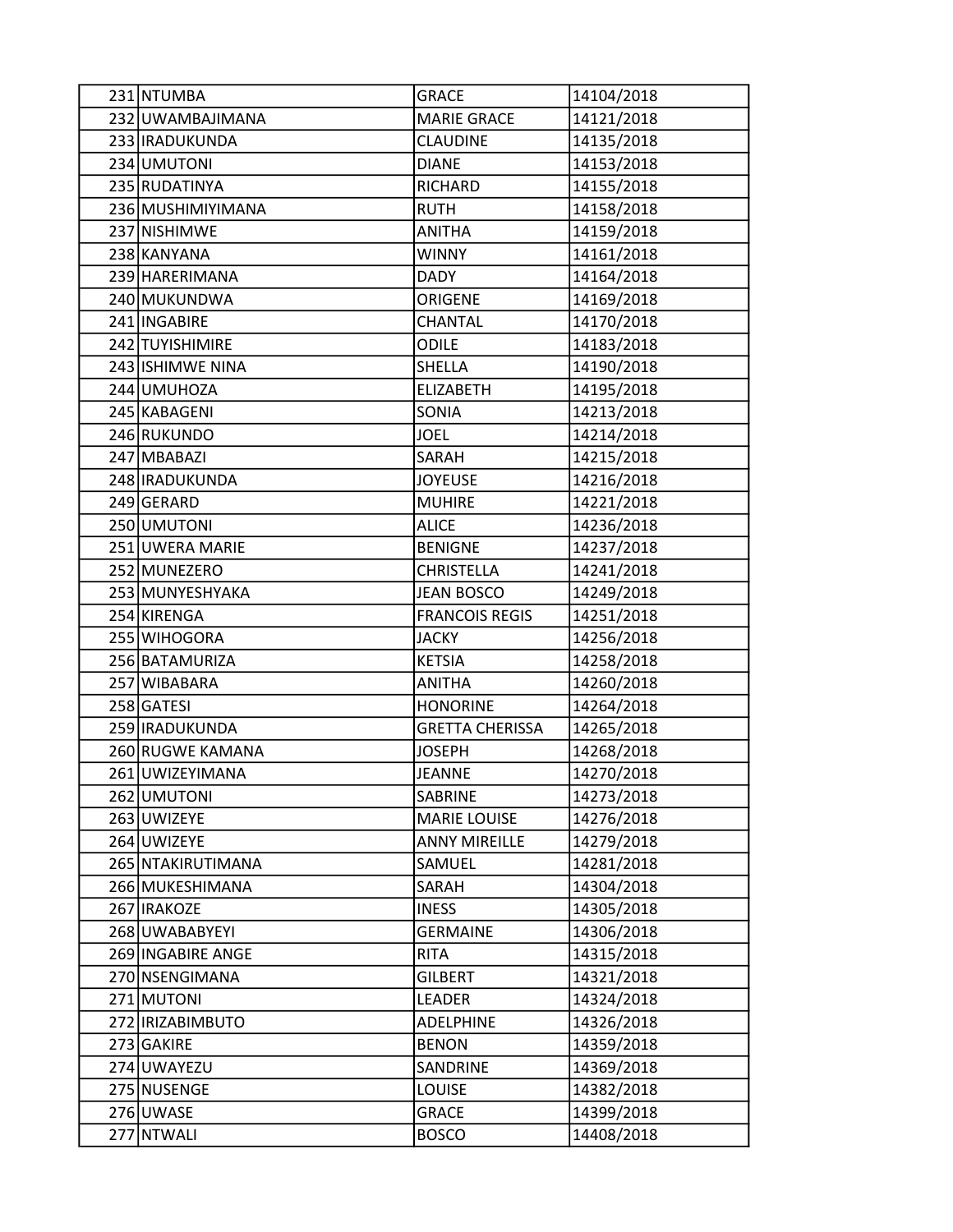| 278 UWIMANA               | <b>SOLEIL</b>        | 14409/2018 |
|---------------------------|----------------------|------------|
| 279 MUKAMUNANA            | <b>EGIDIA</b>        | 14413/2018 |
| 280 MUHAWENIMANA          | <b>CLARISSE</b>      | 14424/2018 |
| 281 IKUZWE                | NICERATA ANGEL       | 14463/2018 |
| 282 MUTESI                | <b>ALICE</b>         | 14465/2018 |
| 283 NAMAHORO UMWALI       | SONIA                | 14479/2018 |
| 284 KAMAYIRESE            | <b>ILDEPHONSE</b>    | 14493/2018 |
| 285   IRIBAGIZA           | <b>IMMACULEE</b>     | 14496/2018 |
| 286 KARISA                | <b>GEOFREY</b>       | 14500/2018 |
| 287 TUYISENGE             | <b>DIANE</b>         | 14527/2018 |
| 288 UWONKUNDA             | SANDRINE             | 14555/2018 |
| 289 MUGENI                | <b>ANGE LILIANE</b>  | 14556/2018 |
| 290 MBONIMPA              | <b>ENOCK</b>         | 14560/2018 |
| 291 MUHOZA                | <b>ESTHER</b>        | 14561/2018 |
| 292 MUREBWAYIRE UYIZERA   | <b>MACRINE</b>       | 14570/2018 |
| 293 UWASE                 | <b>NADINE</b>        | 14575/2018 |
| 294 KIMENYI               | <b>GEORGE</b>        | 14576/2018 |
| 295 HATEGEKIMANA          | <b>AUGUSTIN</b>      | 14583/2018 |
| 296 OLIVE                 | MUKAMUNANIRA         | 14586/2018 |
| 297 IBYISHATSE            | <b>JANVIERE</b>      | 14589/2018 |
| 298 NDAMUKUNDA            | <b>MARIAM</b>        | 14599/2018 |
| 299 KAYITARE              | <b>OLIVIER</b>       | 14604/2018 |
| 300 ODETTE                | MUKESHIMANA          | 14620/2018 |
| 301 ISHIMWE               | <b>BELYSE</b>        | 14621/2018 |
| 302 MIZERO                | <b>ALICE</b>         | 14624/2018 |
| 303 UWIMBABAZI            | <b>ANNET</b>         | 14626/2018 |
| 304 NGABONZIZA            | <b>ERIC</b>          | 14633/2018 |
| 305 UWAMAHORO             | <b>CATHALINE</b>     | 14663/2018 |
| 306 IRAKOZE               | <b>ANAIS DELICIA</b> | 14683/2018 |
| 307 UWIZEYE               | <b>MARIE CLAIRE</b>  | 14686/2018 |
| 308 TUYIZERE              | <b>RUTH</b>          | 14692/2018 |
| 309 UWIZERWA              | <b>ALICE</b>         | 14699/2018 |
| 310 NDAYIZEYE UZABAKIRIHO | <b>JANVIER</b>       | 14700/2018 |
| 311 NDEMEZO               | <b>FRANK</b>         | 14704/2018 |
| 312 BAYIBAYI              | <b>PATRICK</b>       | 14710/2018 |
| 313 ISARO                 | <b>PASCALINE</b>     | 14712/2018 |
| 314 MUKESHIMANA           | <b>CLAIRE</b>        | 14713/2018 |
| 315 TUYIZERE              | <b>VIOLETTE</b>      | 14730/2018 |
| 316 NIYIGENA              | <b>JEANNE</b>        | 14755/2018 |
| 317 MUSHIMIYIMANA         | <b>ALINE</b>         | 14765/2018 |
| 318 MURUNGI               | <b>JACKLINE</b>      | 14772/2018 |
| 319 KIRUNGI               | <b>ESTHER</b>        | 14774/2018 |
| 320 NIWEMUTESI            | <b>CLAUDINE</b>      | 14775/2018 |
| 321 MARTHE                | BANAMWANA            | 14791/2018 |
| 322 NSENGIYUMVA           | <b>WILSON</b>        | 14800/2018 |
| 323 NIYOMUKUNZI           | <b>ALINE</b>         | 14805/2018 |
| 324 NYIRANSENGIMANA       | LOUISE               | 14808/2018 |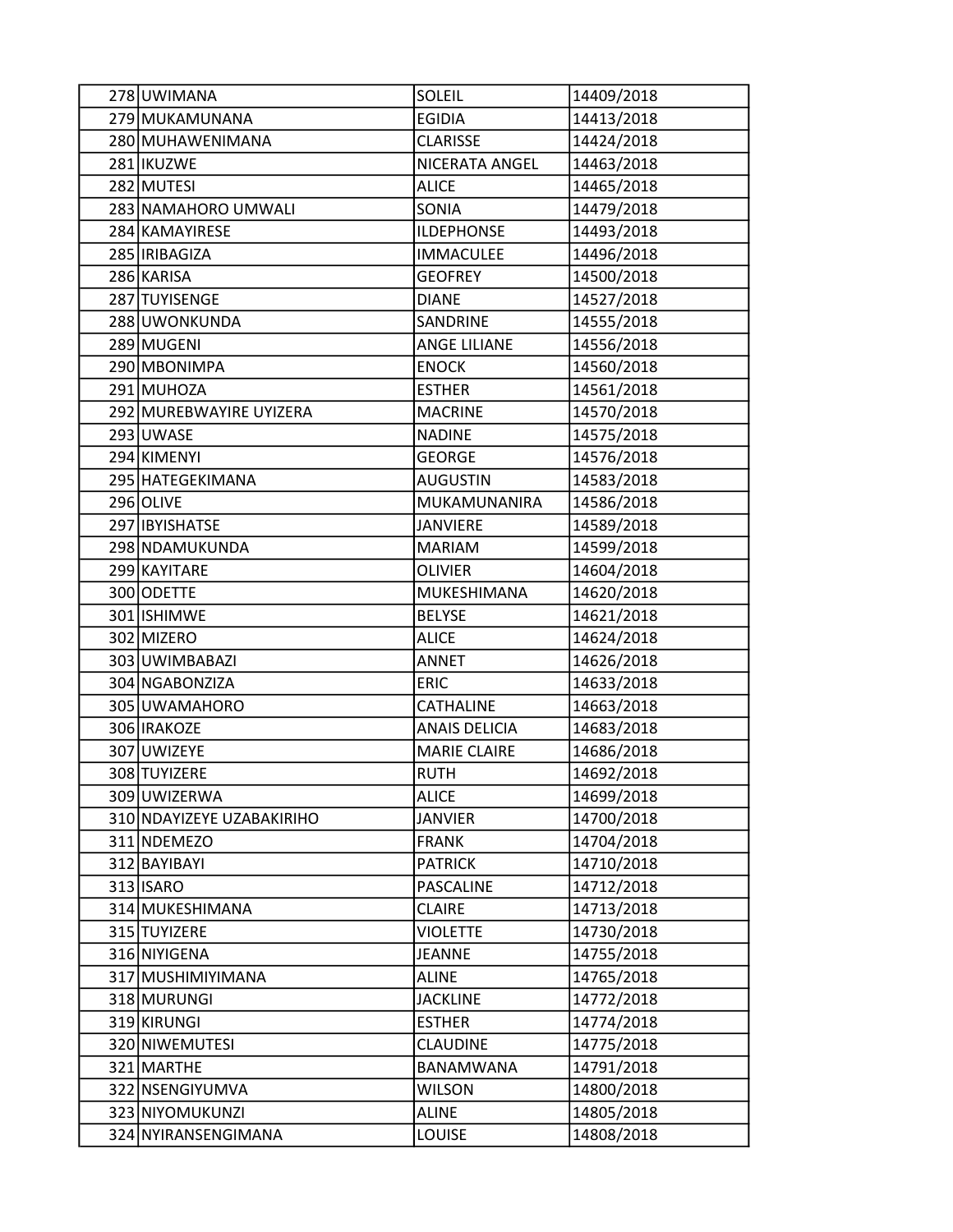| 325 UZAMUSHAKA              | CANDIDE                       | 14820/2018 |
|-----------------------------|-------------------------------|------------|
| 326 UTAMURIZA               | <b>GRACE</b>                  | 14825/2018 |
| 327 TUMUKUNDE               | <b>CHRISTELLA VANNY</b>       | 14826/2018 |
| 328 MUKESHIMANA             | <b>FLORENCE</b>               | 14836/2018 |
| 329 NSABIMANA               | <b>SYLVIN</b>                 | 14838/2018 |
| 330 TUYISHIME               | <b>MARIETTE</b>               | 14839/2018 |
| 331 NKERAMUGABA UMUTONIWASE | PASCALINE                     | 14840/2018 |
| 332 TURATSINZE              | <b>PATRICK</b>                | 14848/2018 |
| 333 MUKAMUDODO              | <b>ALPHONSINE</b>             | 14851/2018 |
| 334 UWAMAHORO               | VERONIQUE                     | 14852/2018 |
| 335 MUKAMURIGO              | <b>AGATHE</b>                 | 14854/2018 |
| 336 UMUTESI                 | <b>CLAUDINE</b>               | 14862/2018 |
| 337 UWAMAHORO               | <b>JULIENNE</b>               | 14864/2018 |
| 338 OSWALD                  | <b>MUSAFIRI</b>               | 14866/2018 |
| 339 MUGISHA                 | <b>JULES</b>                  | 14873/2018 |
| 340 UWIMBABAZI              | <b>ANITHA</b>                 | 14876/2018 |
| 341 IRINIMBABAZI            | JEAN MARIE VIANNEY 14883/2018 |            |
| 342 ISHEMA                  | <b>JUSTINE</b>                | 14896/2018 |
| 343 MUJAWIMANA              | <b>DATIVA</b>                 | 14900/2018 |
| 344 GIRANEZA                | <b>DONATH</b>                 | 14902/2018 |
| 345 UWASE                   | <b>PACIFIQUE</b>              | 14908/2018 |
| 346 TUYIZERE                | <b>DIANE</b>                  | 14915/2018 |
| 347 MUTABAZI                | <b>JUNIOR</b>                 | 14933/2018 |
| 348 MUKUNDWA                | <b>ALICE</b>                  | 14942/2018 |
| 349 UWITONZE                | <b>DIANE</b>                  | 14943/2018 |
| 350 MUSHIMIYIMANA           | <b>OLIVE</b>                  | 14960/2018 |
| 351 BENINKA                 | PHILOMENE                     | 14961/2018 |
| 352 NISINGIZWE              | ANGE                          | 14981/2018 |
| 353   IRIBAGIZA             | <b>MADINA</b>                 | 14982/2018 |
| 354 NIYONSENGA              | <b>JEAN DE DIEU</b>           | 14986/2018 |
| 355 NIYOMAHORO              | <b>ESTHER</b>                 | 14991/2018 |
| 356 NDIZEYE                 | <b>DESIRE</b>                 | 14994/2018 |
| 357 NTAKIYIMANA             | <b>JAMES</b>                  | 15037/2019 |
| 358 UTAMULIZA               | <b>OLIVER BETTY</b>           | 15042/2019 |
| 359 ABEZA BEGA              | <b>ROMAINE</b>                | 15044/2018 |
| 360 SEZERANO MUNEZERO       | <b>ENOCK</b>                  | 15053/2019 |
| 361 UMURERWA                | <b>CLEMENTINE</b>             | 15055/2019 |
| 362 TWAGIRIMANA             | <b>STRATON</b>                | 15075/2019 |
| 363 NIYOMUSHUMBA            | RICHARD                       | 15100/2019 |
| 364 NSANZUMUHIRE            | <b>JANVIER</b>                | 15118/2019 |
| 365 HOZA                    | <b>LISA CONTE</b>             | 15119/2019 |
| 366 UMUTONI                 | <b>DIANE</b>                  | 15124/2019 |
| 367 KAYITESI                | <b>EMERIQUE</b>               | 15147/2019 |
| 368 KANGWAGE                | <b>NATHAN</b>                 | 15152/2019 |
| 369 HAFASHIMANA             | SOLANGE                       | 15184/2019 |
| 370 HABIMANA UWIHIRWE       | <b>OLIVIER</b>                | 15185/2019 |
| 371 AGANZE NTURO            | <b>BRUAT</b>                  | 15186/2019 |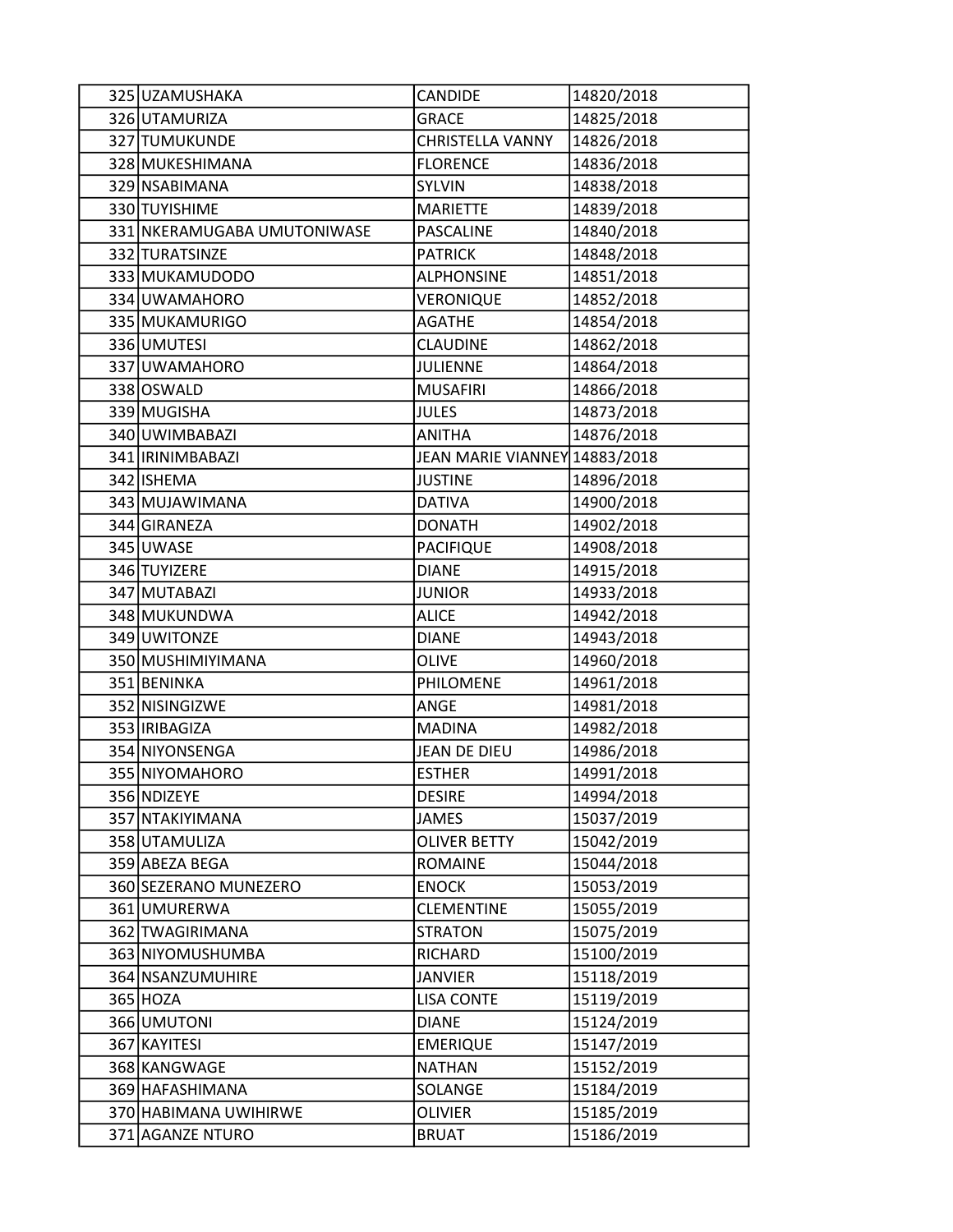| 372 SIBOMANA                     | <b>ANACLET</b>                    | 15213/2019               |
|----------------------------------|-----------------------------------|--------------------------|
| 373 NDATSIKIRA                   | <b>NICOLE</b>                     | 15248/2019               |
| 374 SHEMA                        | <b>VINCENT</b>                    | 15277/2019               |
| 375 MBONIMPA                     | <b>CHRISTIAN</b>                  | 15282/2019               |
| 376 NDAHIRO                      | <b>CHARLES</b>                    | 15312/2019               |
| 377 KWIZERA                      | <b>ELVIS</b>                      | 15314/2019               |
| 378 NSHIMIYIMANA                 | <b>JEAN CAPISTRAN</b>             | 15385/2019               |
| 379 MUSHIMIYIMANA                | <b>ALINE</b>                      | 15386/2019               |
| 380 UWITONZE                     | SOLANGE                           | 15397/2019               |
| 381 INGABIRE MUGENZI             | <b>MIREILLE</b>                   | 15402/2019               |
| 382 URWIBUTSO UWANYIRIGIRA       | <b>YVONNE</b>                     | 15414/2019               |
| 383 AHISHAKIYE                   | <b>DESIRE</b>                     | 15451/2019               |
| 384 NSABUMUGABE                  | ORNELLA                           | 15458/2019               |
| 385 INGABIRE                     | <b>CLAUDINE</b>                   | 15472/2019               |
| 386 GATERA                       | <b>GISELE</b>                     | 15491/2019               |
| 387 UWIZEYIMANA                  | <b>MARIE LOUISE</b>               | 15500/2019               |
| 388 MUKAKALISA                   | <b>JOSEPHINE</b>                  | 15508/2019               |
| 389 NIYONIZEYE                   | <b>ROBERT</b>                     | 15513/2019               |
| 390 MUJYAMBERE                   | <b>CYPRIEN</b>                    | 15520/2019               |
| 391 MUREKATETE                   | <b>GISELE</b>                     | 15768/2019               |
| 392 MUKANOHERI                   | <b>FELICITE</b>                   | 15817/2019               |
| 393   IRIBAGIZA                  | <b>STELLA</b>                     | 15986/2019               |
| 394 NARAME                       | JEANNE D'ARC                      | 16127/2019               |
| 395 IRADUKUNDA MAHIRWE           | ZIADA                             | 16229/2019               |
| 396 GASENGAYIRE                  | PHIONAH                           | 16266/2019               |
| 397 ISHIMWE                      | <b>AIME BRICE</b>                 | 16352/2019               |
| 398 TUYISHIMIRE                  | <b>BELYSE</b>                     | 16355/2019               |
| 399 MUKARUSHEMA                  | <b>ALPHONSINE</b>                 | 16425/2019               |
| 400 NIYIGENA                     | <b>IRENE</b>                      | 16485/2020               |
| 401 ISHIMWE                      | AUREA                             | 16490/2020               |
| 402 MUPENZI                      | <b>JOHN</b>                       | 16515/2020               |
| 403 IRANKUNDA                    | <b>JOSIANE</b>                    | 16518/2020               |
| 404 HAKIZIMANA                   | <b>JEAN CLAUDE</b>                | 16531/2020               |
| 405 MURORUNKWERE                 | <b>MERON</b>                      | 16551/2020               |
| 406 MUTABAZI                     | <b>HERBERT</b>                    | 16773/2020               |
| 407 UWIMANA                      | SOLANGE<br><b>NEEMA</b>           | 16775/2020               |
| 408 UWAMAHORO<br>409 UMUHOZA     | <b>CHRISTELLA</b>                 | 16777/2020               |
| 410 MANZI                        | <b>WILFRED</b>                    | 16778/2020               |
| 411 MUHAWENIMANA                 | <b>OLIVE</b>                      | 16781/2020<br>16782/2020 |
|                                  |                                   |                          |
| 412 HARIMWENSA<br>413 BYUKUSENGE | <b>EPAPHRODITE</b><br><b>OSEE</b> | 16784/2020<br>16804/2020 |
| 414 UWASE                        | <b>GHISLAINE</b>                  | 16805/2020               |
| 415   IRAKOZE                    | <b>JUSTINE</b>                    | 16806/2020               |
| 416 UWIMANA                      | <b>QUELLIA</b>                    | 16808/2020               |
| 417 MUJAWIMANA                   | <b>RUTH</b>                       | 16844/2020               |
| 418 UWITONZE                     | <b>DIANE</b>                      | 16869/2020               |
|                                  |                                   |                          |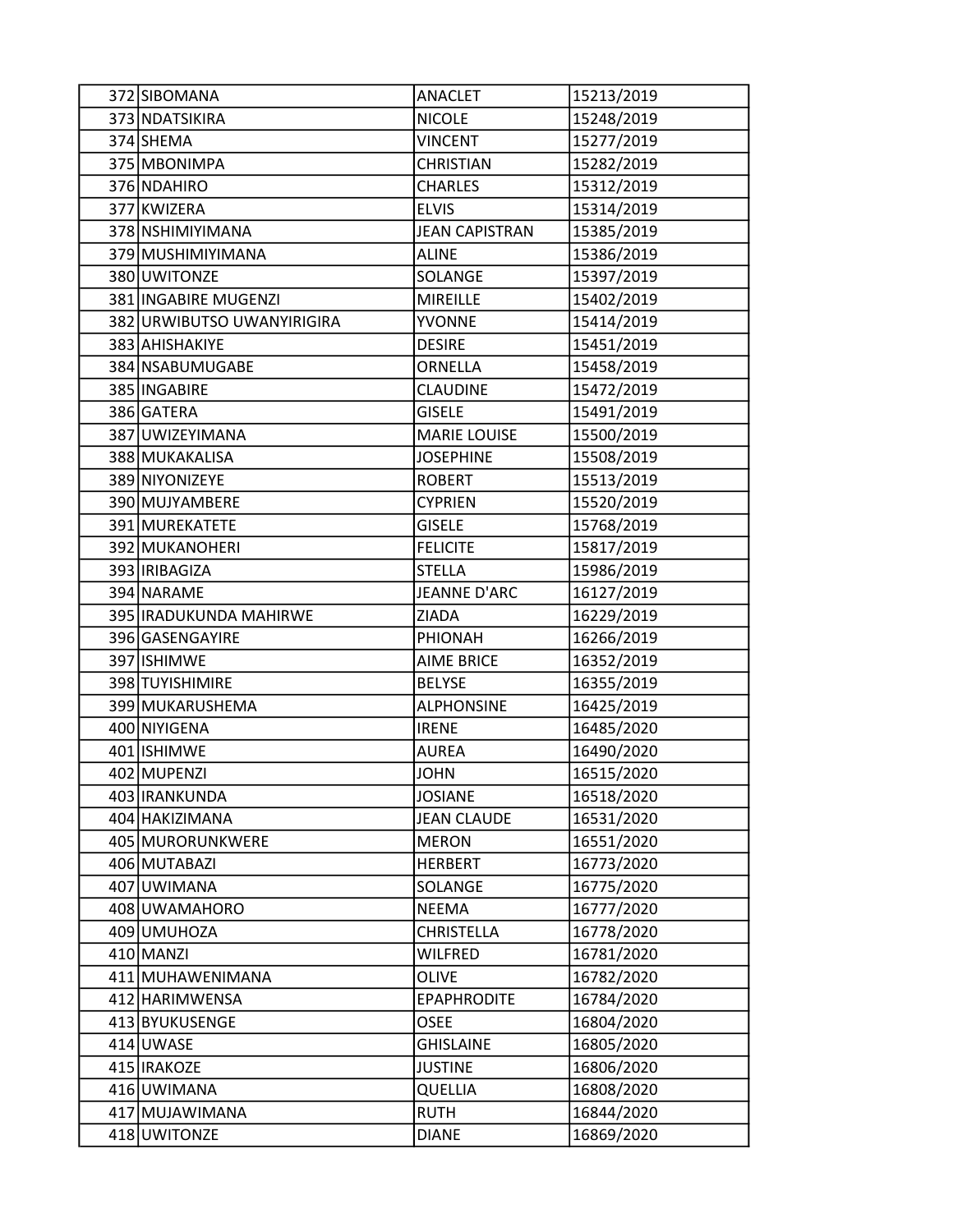| 419 KABASINGA         | CHANTAL               | 16954/2020    |
|-----------------------|-----------------------|---------------|
| 420 UWIZEYE           | <b>EUGENIE</b>        | 17161/2020    |
| 421 KARUHANGA         | <b>JAMES</b>          | 17271/2020    |
| 422 RWAMUCYO          | <b>AUGISTIN</b>       | 17492/2021    |
| 423 TUYISHIMIRE       | <b>MARCELINE</b>      | 17664/2021    |
| 424 NDUTABOSE         | <b>PREFERE</b>        | 17709/2021    |
| 425 UMULISA           | <b>SYLVIE</b>         | 17919/2021    |
| 426 MUKAKARAMA        | <b>JEANNETTE</b>      | 18145/2021    |
| 427 MUREBWAYIRE       | <b>BETTY</b>          | kgl02483/2010 |
| 428 UWAMURERA         | <b>RAISSA</b>         | KGL02715/2011 |
| 429 NIBAGWIRE         | <b>JACQUELINE</b>     | kgl03031/2011 |
| 430 KABAGWIRA         | <b>LILIANE</b>        | kgl03595/2011 |
| 431 ESPERANCE         | <b>UWIMANA</b>        | kgl03649/2011 |
| 432 UWINEZA           | <b>JANVIER</b>        | kgl03993/2011 |
| 433 NTAGUNGIRA        | <b>EUGENE</b>         | kgl04096/2011 |
| 434 KANKUYO           | <b>CHRISTINE</b>      | kgl04246/2011 |
| 435 KATESHUMBWA       | <b>JULES</b>          | kgl04378/2011 |
| 436 MUTUYUBUTATU      | <b>VIVINE</b>         | KGL05240/2012 |
| 437 KASIITA           | <b>FAROUK</b>         | kgl05370/2012 |
| 438 NTAKIRUTIMANA     | <b>CHELSEA</b>        | kgl05424/2012 |
| 439 NSENGUMUKIZA      | <b>EPHREM</b>         | kgl05651/2012 |
| 440 UMUBYEYI          | <b>LAURENCE</b>       | kgl05756/2012 |
| 441 MUTAMBA           | <b>IMMACULATE</b>     | kgl06109/2012 |
| 442 TUYISHIME         | <b>BRIGITTE</b>       | kgl07015/2013 |
| 443 KAZUNGU KANTENGWA | <b>JULIETTE</b>       | kgl07070/2013 |
| 444 KANYANA           | <b>DOREEN</b>         | kgl07249/2013 |
| 445 MUKAREMERA        | <b>MARIE CLAIRE</b>   | kgl07445/2013 |
| 446 MUGISHA           | <b>DENYSE</b>         | KGL07468/2013 |
| 447 MUKASHEMA         | <b>EUGENIE</b>        | kgl07813/2013 |
| 448 UMWIHOREZE        | <b>OLIVE</b>          | kgl07878/2013 |
| 449 ISHIMWE           | GAD                   | kgl07899/2013 |
| 450 MUKAPASIKA        | <b>HERIETTE</b>       | kgl07955/2013 |
| 451 NYINAWABEGA       | <b>KELLIA</b>         | kgl08096/2013 |
| 452 MUNYONGASIRE      | <b>FRANCINE</b>       | kgl08121/2013 |
| 453 NYIRAMARIZA       | <b>JEANNE</b>         | kgl08468/2013 |
| 454 NIYONZIMA         | <b>JEAN DAMASCENE</b> | kgl08509/2013 |
| 455 NSENGIYUMVA       | <b>JANVIER</b>        | kgl08607/2014 |
| 456 MUTUMWINKA        | <b>ESPERANCE</b>      | kgl08954/2014 |
| 457 RUTEBUKA          | <b>DIEUDONNEE</b>     | kgl09004/2014 |
| 458 MUTEGA            | <b>GISELE</b>         | kgl09083/2014 |
| 459 IRUTABYOSE        | <b>IRENE</b>          | kgl09366/2014 |
| 460 NIYITEGEKA        | <b>RACHEL</b>         | KGL09511/2014 |
| 461 NYIRABARERA       | <b>JACQUELINE</b>     | kgl09513/2014 |
| 462 MUKESHIMANA       | <b>CLAUDINE</b>       | kgl09542/2014 |
| 463 RUGAMBA           | <b>JEANNE PAULINE</b> | kgl09546/2014 |
| 464 NIYIGENA          | <b>JEAN BAPTISTE</b>  | kgl09552/2014 |
| 465   INGABIRE        | <b>DIANE</b>          | kgl09614/2014 |